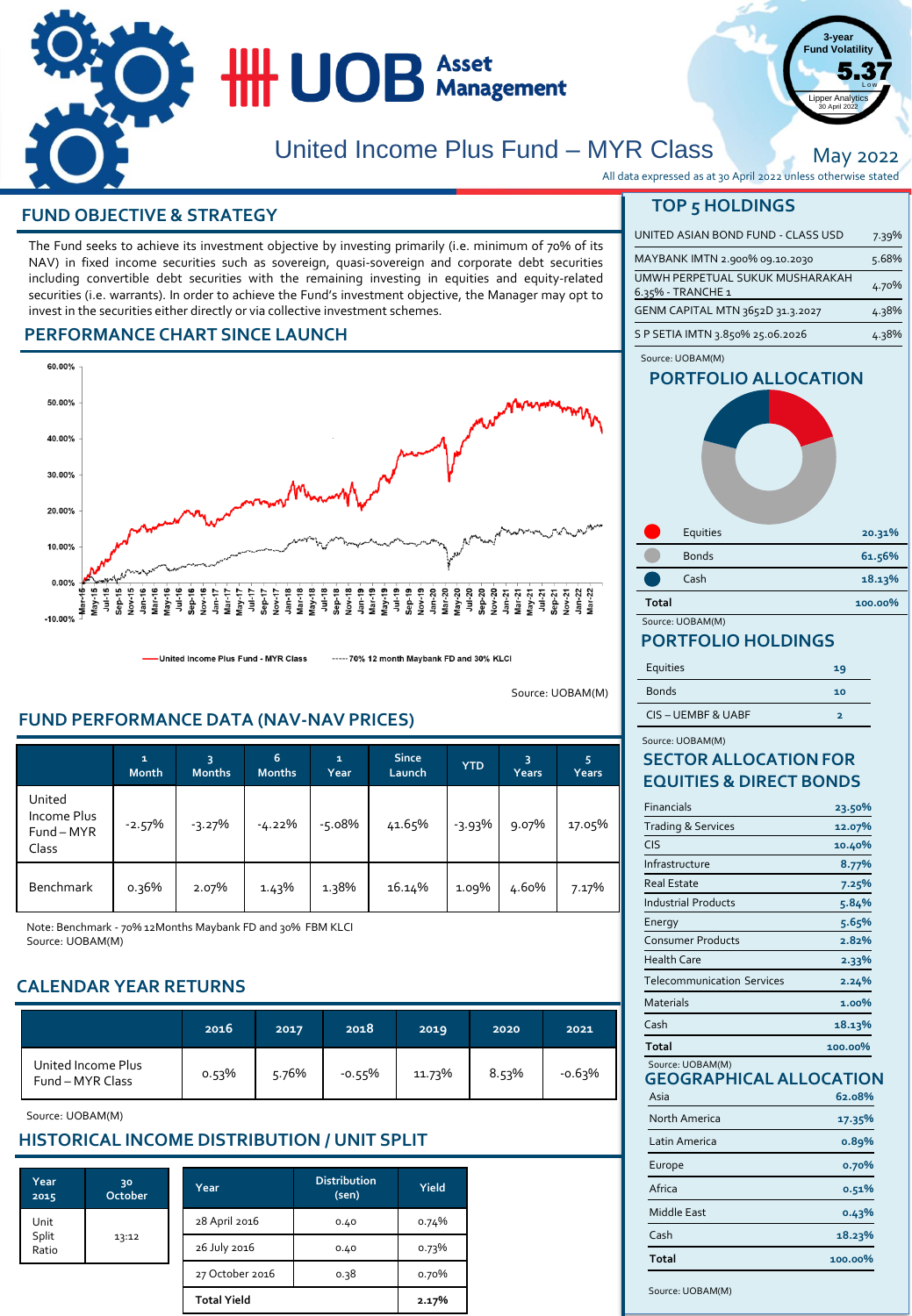

# **HILLOB** Asset

# United Income Plus Fund – MYR Class

| Year               | <b>Distribution</b><br>(sen) | Yield |
|--------------------|------------------------------|-------|
| 27 April 2017      | 0.40                         | 0.73% |
| 27 July 2017       | 1.10                         | 1.99% |
| 27 October<br>2017 | 0.40                         | 0.75% |
| <b>Total Yield</b> | 3.47%                        |       |

| Year               | <b>Distribution</b><br>(sen) | Yield |
|--------------------|------------------------------|-------|
| 22 January 2018    | 0.41                         | 0.74% |
| 25 April 2018      | 0.40                         | 0.74% |
| 26 July 2018       | 1.05                         | 1.97% |
| 29 October 2018    | 0.40                         | 0.78% |
| <b>Total Yield</b> | 4.23%                        |       |

| Year               | <b>Distribution</b><br>(sen) | Yield |
|--------------------|------------------------------|-------|
| 28 January 2019    | 0.40                         | 0.78% |
| 25 April 2019      | 0.40                         | 0.75% |
| 12 July 2019       | 0.40                         | 0.72% |
| 29 July 2019       | 0.68                         | 1.22% |
| 29 October 2019    | 0.42                         | 0.77% |
| <b>Total Yield</b> | 4.24%                        |       |

**3-year Fund Volatility**

Lipper Analytic 30 April 2022

5.37

|                    | <b>Distribution</b> |       |                 |                     |              |
|--------------------|---------------------|-------|-----------------|---------------------|--------------|
| Year               | (sen)               | Yield | Year            | <b>Distribution</b> | Yield        |
| 22 January 2020    | 0.41                | 0.74% |                 | (sen)               |              |
|                    |                     |       | 26 January 2021 | 0.30                | 0.52%        |
| 14 April 2020      | 0.40                | 0.75% | 22 April 2021   |                     | 0.52%        |
| 14 July 2020       | 0.40                | 0.71% |                 | 0.30                |              |
| 22 July 2020       |                     | 0.71% | 22 July 2021    | 0.30                | 0.52%        |
|                    | 0.40                |       | 27 July 2021    | 0.55                | 0.96%        |
| 15 October 2020    | 0.30                | 0.53% |                 |                     |              |
| <b>Total Yield</b> |                     | 3.44% | 21 October 2021 | 0.30                | 0.54%        |
|                    |                     |       | Tatal Viald     |                     | $\sim 0.604$ |

| Year            | <b>Distribution</b><br>(sen) | Yield |
|-----------------|------------------------------|-------|
| 21 January 2022 | 0.30                         | 0.55% |
| 21 April 2022   | 0.30                         | 0.56% |

Note: The yield of the distributions are calculated based on the total dividend payout / the day before distribution NAV. Source: UOBAM(M) **Total Yield 3.06%**

# **FUND DETAILS**

| <b>LAUNCH DATE</b>                      | 9 February 2015                                                                                                                                                                                                                                                                                                   |
|-----------------------------------------|-------------------------------------------------------------------------------------------------------------------------------------------------------------------------------------------------------------------------------------------------------------------------------------------------------------------|
| <b>COMMENCEMENT DATE</b>                | 2 March 2015                                                                                                                                                                                                                                                                                                      |
| <b>FINANCIAL YEAR END</b>               | 31 July                                                                                                                                                                                                                                                                                                           |
| <b>CATEGORY/TYPE OF FUND</b>            | <b>Fixed Income / Income and Growth</b>                                                                                                                                                                                                                                                                           |
| <b>INITIAL OFFER PRICE</b>              | <b>RM 0.5000</b>                                                                                                                                                                                                                                                                                                  |
| <b>UNITS IN CIRCULATION - MYR Class</b> | 124,080,893.40                                                                                                                                                                                                                                                                                                    |
| NET ASSET VALUE ("NAV")                 | RM 65,201,316.72                                                                                                                                                                                                                                                                                                  |
| <b>NET ASSET VALUE - TOTAL FUND</b>     | RM 67,720,315.48                                                                                                                                                                                                                                                                                                  |
| <b>NAV PER UNIT</b>                     | RM 0.5255                                                                                                                                                                                                                                                                                                         |
| <b>MINIMUM INITIAL INVESTMENT</b>       | RM 1,000                                                                                                                                                                                                                                                                                                          |
| MINIMUM ADDITIONAL INVESTMENT           | <b>RM 100</b>                                                                                                                                                                                                                                                                                                     |
| <b>TRUSTEE</b>                          | Deutsche Trustees Malaysia Berhad                                                                                                                                                                                                                                                                                 |
| <b>SALES CHARGE</b>                     | Up to 3.00% of NAV per unit                                                                                                                                                                                                                                                                                       |
| <b>ANNUAL MANAGEMENT FEE</b>            | 1.50% per annum of the NAV of the Fund                                                                                                                                                                                                                                                                            |
| <b>ANNUAL TRUSTEE FEE</b>               | 0.07% p.a. of the NAV of the Fund, minimum of RM15,000 p.a.                                                                                                                                                                                                                                                       |
| <b>BENCHMARK</b>                        | NEW BENCHMARK EFFECTIVE 13 AUG 2015<br>70% 12 month fixed deposit rate by Malayan Banking Berhad; and 30% FBM KLCI.<br>PREVIOUS BENCHMARK FROM 9 FEB 2015 - 12 AUG 2015<br>35% Quantshop All MGS Index; 35% JP Morgan Asia Credit Investment Grade Index;<br>15% FBM KLCI; and 15% MSCI AC Asia Pacific ex Japan. |
| <b>ASSET ALLOCATION</b>                 | 70% to 100% of the Fund's NAV in fixed income securities; and<br>o% to 30% of the Fund's NAV in equities and equity-related                                                                                                                                                                                       |

**securities (i.e. warrants).**